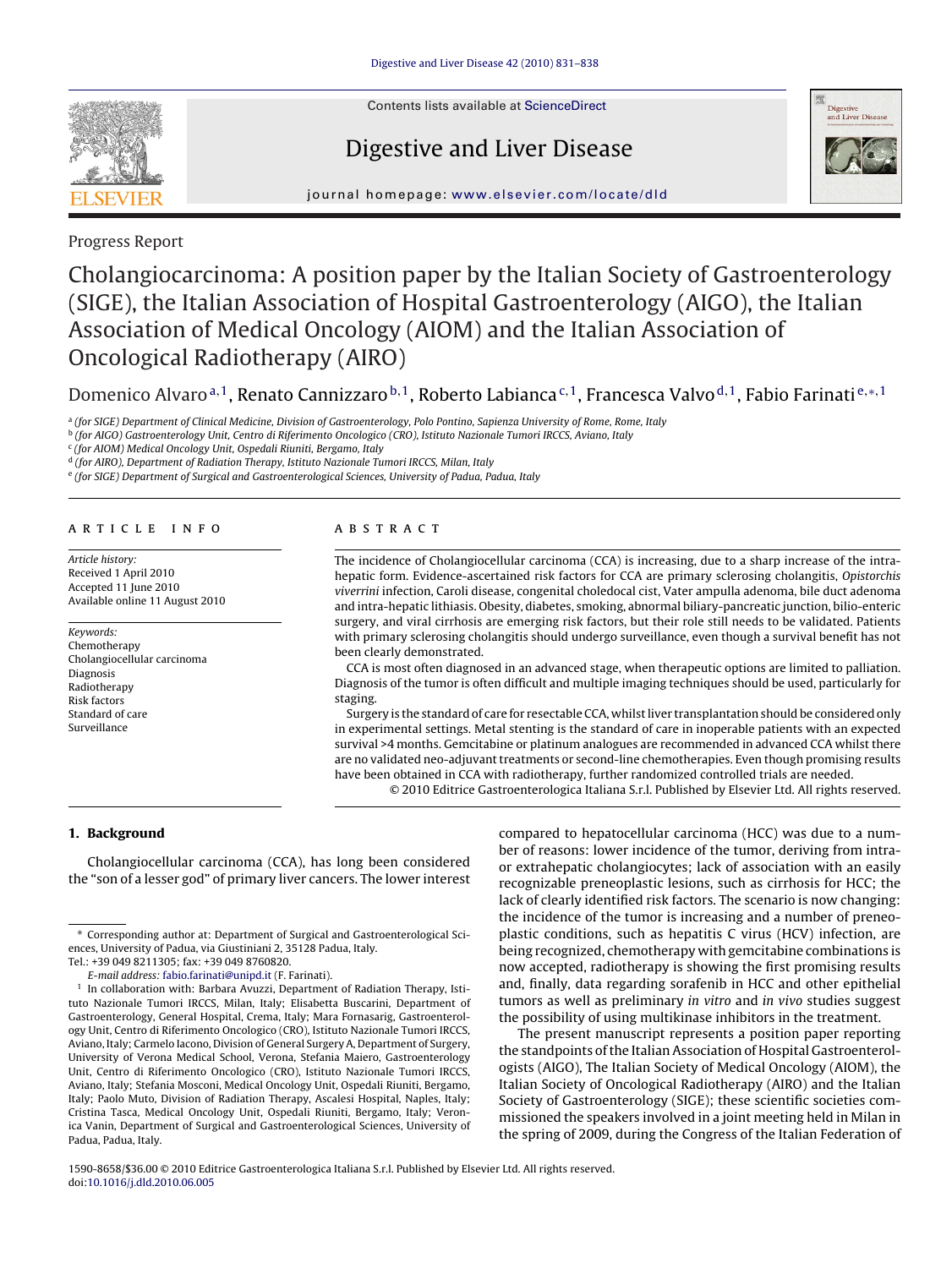## **Table 1**

Levels of evidence from the American College of Physicians Manual for Assessing Health Practices and Designing Practice Guidelines.

| Levels of Evidence | Study Design Grade Definition                              | Grade of recommendation |
|--------------------|------------------------------------------------------------|-------------------------|
|                    | Randomized controlled trials (RCT)/metanalysis of RCT      |                         |
| $II-1$             | Controlled trials without randomization                    |                         |
| $II-2$             | Cohort or case-control analytic studies                    |                         |
| $II-3$             | Multiple time series, dramatic uncontrolled experiments    |                         |
| III                | Opinion of respected authorities, descriptive epidemiology |                         |

the Societies of the Digestive System Diseases (FISMAD) to produce this work. The paper is the result of a first phase of systematic literature search and revision, which resulted in a preliminary draft. The draft was then circulated amongst the authors and a subsequent meeting was held, in which a consensus was reached on the points touched and on the final statements identified. These are presented with the respective levels of evidence, as reported in the American College of Physicians Manual for Assessing Health Practices and Designing Practice Guidelines, summarized in Table 1 [\[1\].](#page-5-0) Even though surgical issues were not debated in the joint meeting, two short paragraphs have been introduced to summarize also the indication and results of liver resection and transplantation in patients with CCA.

## **2. Epidemiology**

The prevalence of CCA is heterogeneously distributed amongst different racial and ethnic groups, with the highest age-adjusted prevalence in Hispanics (1.22/100,000) and the lowest in African Americans (0.17–0.5/100,000) [\[2–6\]. I](#page-5-0)n the United States, the incidence of CCA has been reported to be 0.95/100,000 for intra-hepatic (IH)-CCA and 0.82/100,000 for extrahepatic (EH)-CCA[\[2\]. A](#page-5-0) number of recent studies have highlighted a progressive increase, in the past 3 decades, in the mortality for IH-CCA, whilst EH-CCA mortality is stable or slightly decreasing [\[2–10\].W](#page-5-0)ith the exception of Denmark [\[11\], t](#page-6-0)his scenario has been reported worldwide [\[2–10\]. T](#page-5-0)he significant increase in age-adjusted incidence of IH-CCA was confirmed even after correction for a prior misclassification of hilar CCA as IH-CCA [\[12\]. I](#page-6-0)n Europe, the increase in the IH-CCA mortality was higher in Western countries than in Central or Northern Europe. In contrast, mortality rates for EH-CCA showed a diffuse decreasing trend [\[6,7\].](#page-6-0) Very recently, data on mortality and incidence trend for CCA have been reported also for Italy where a 40-fold increase in mortality for IH-CCA has been documented from 1980 to 2003 [\[13\]. F](#page-6-0)or EH-CCA, in contrast, mortality rates were stable or slightly decreasing in the last 10 years [\[13\]. T](#page-6-0)hus, as described in most countries, also in Italy the increased mortality for CCA mainly involves the intra-hepatic form, thus suggesting different etiologic and risk factors for IH- and EH-CCA. It is however of interest that in all epidemiologic studies concerning primary liver malignancies, a high percentage (about 40%) of primitive liver cancers are classified as adenocarcinoma and therefore excluded from the group of either CCA or hepatocellular carcinoma. This probably accounts for a significant underscoring of IH-CCA incidence and mortality since, it is a common clinical opinion that most primary liver adenocarcinomas are indeed CCA [\[14,15\].](#page-6-0) Biological, immunohistochemical or genetic markers could definitively allow an exact diagnosis and classification of primary liver cancers and avoid these classification biases.

## **3. Risk factors**

Cholangiocyte proliferation is a physiological mechanism of repair after damage, which maintains the biliary tree's integrity. Accordingly, proliferation is present in most liver diseases as a consequence of chronic inflammation, particularly when associated

with obstructive cholestasis and intra-hepatic biliary tree involvement.

All putative risk factors indeed share a common pathogenetic mechanism, a condition of chronic biliary inflammation which, together with an activation of the resident stem cell compartment, predispose to CCA development by favouring occurrence and accumulation of somatic mutations. This is associated with an imbalanced regulation of cholangiocyte proliferation and apoptosis, and all the above factors are necessary for CCA development and growth.

Primary sclerosing cholangitis (PSC) is a chronic cholestatic liver disease which leads to a progressive destruction of intra- and extrahepatic bile ducts and is the major risk factor for CCA in the Western world [\[16\]. I](#page-6-0)n 50% of the cases, the diagnosis is concomitant with the identification of PSC or within the first 2 years of follow-up, with an annual incidence rate of 0.6–1.5% [\[16–19\]. I](#page-6-0)n 30–42% of PSC cases, CCA is often found incidentally at autopsy or in explanted livers of patients undergoing transplantation [\[16–19\].](#page-6-0) In a European multicenter study [\[17\]](#page-6-0) including 394 PSC patients from five European countries with a median follow-up of 18 years, the majority of CCA cases (50%) was diagnosed within the first year after PSC diagnosis and in 27% of cases at liver transplantation, with no correlation between incidence of CCA and the duration of PSC. The coexistence of inflammatory bowel diseases and their duration confer an additional risk of CCA development in PSC patients. In a Mayo Clinic study [\[18\]](#page-6-0) on 161 PSC patients followed for over 10 years, 6.8% of patients developed CCA (0.6% per year). In contrast with the European multicenter study, no association was found between CCA incidence in PSC patient and coexistence of ulcerative colitis or its duration. Also in this study, the majority of CCA cases were diagnosed during the first 2.5 years after initial PSC diagnosis [\[18\].](#page-6-0) Therefore, when an initial diagnosis of PSC is made, patients should be carefully screened and regularly monitored for CCA development mainly during the first 2 years of follow-up. Even though overall accuracy in surveillance is still far from being satisfactory, surveillance with CA19-9 determination and one imaging technique, either computed tomography (CT) or magnetic resonance imaging (MRI), is at present the suggested approach [\[19\]. I](#page-6-0)n PSC patients [\[16–19\], o](#page-6-0)lder age at PSC diagnosis, history of colorectal dysplasia or carcinoma, smoking, and current or former alcohol use (>80 g/die), have all been suggested as additional risk factors for CCA development.

Liver fluke infestation is one of the most important risk factor for CCA in Eastern countries. Both epidemiologic and experimental data strongly support the role of parasite [\[20–22\]](#page-6-0) or bacterial infections (particularly Opisthorchis viverrini but also Clonorchis sinensis, Schistosomiasis Japonica and Salmonella typhi) as risk factors for CCA in Asian endemic regions. Certain xenobiotics may lead to increased risk of CCA [\[23–25\].](#page-6-0) Exposure to thorotrast (thorium dioxide), a radiocontrast agent used in the 1950s and 60s, first led to reports of CCA in the 1970s [\[23,24\]. S](#page-6-0)ince then, hundreds of cases of CCA (as well as of other primary hepatic malignancies) due to thorotrast exposure have been described [\[23,24\].](#page-6-0)

Miscellaneous risk factors. Any condition characterized by chronic biliary inflammation, such as Caroli disease, congenital choledocal cist, Vater ampulla adenoma, intra-hepatic lithiasis and abnormal biliary-pancreatic junction are considered to be addi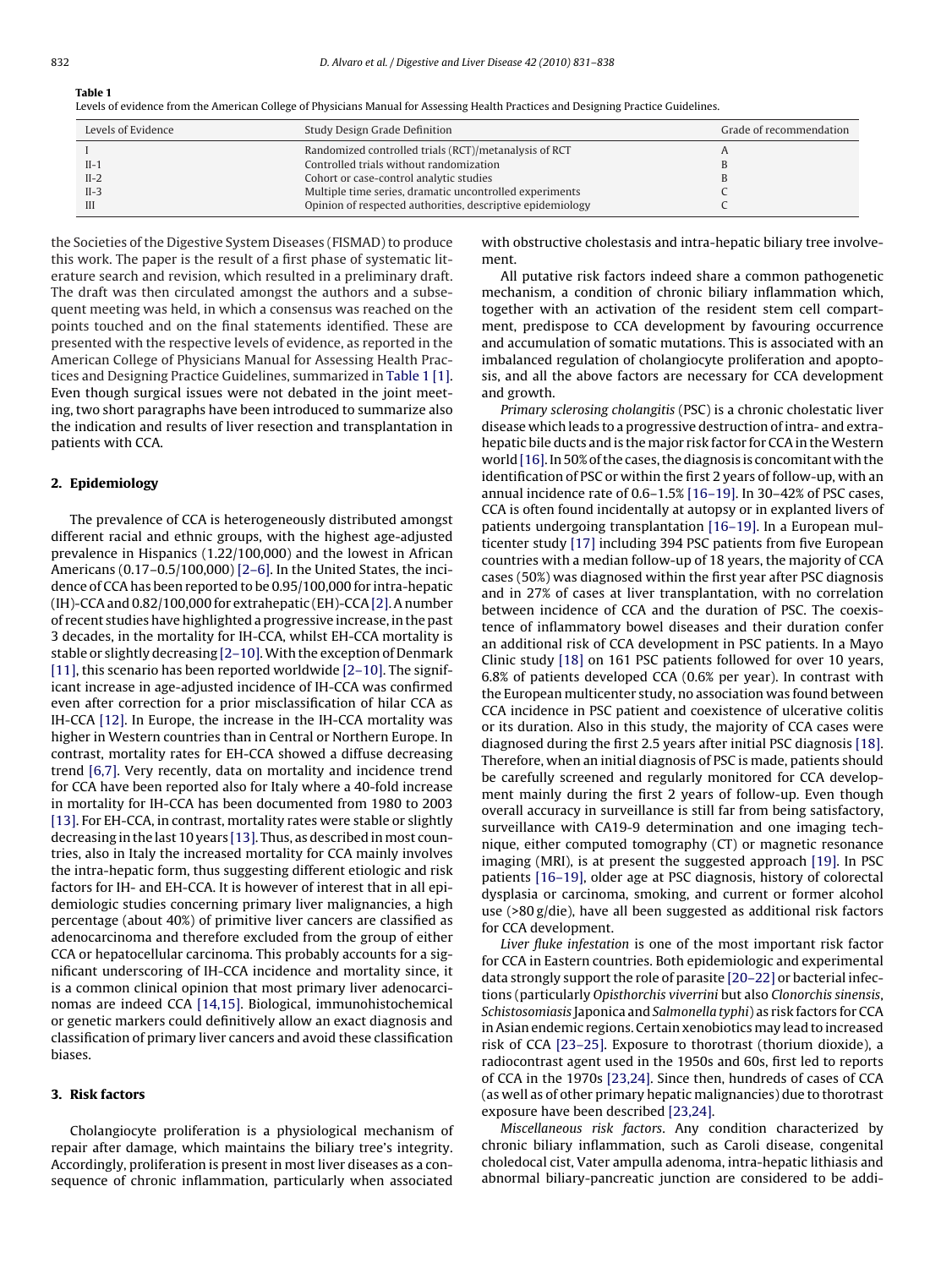tional risk factors for CCA [\[26–33\].](#page-6-0) Recent retrospective studies have suggested that an abnormal pancreatic-bile duct junction, with a common channel length of 8–15 mm, can influence the degree of pancreatic fluid regurgitation, resulting in an increased incidence of biliary tract malignancy. The abnormal junction was found in 45% of CCA compared to 6% of controls  $(p < 0.01)$ [\[33\].](#page-6-0) From a pathogenetic point of view, it has been hypothesized that lysolecithin, formed as consequence of the mixing between pancreatic juice and bile, acts as detergent on the biliary epithelium favouring chronic inflammation [\[34\]. T](#page-6-0)his mechanism has been also considered for patients undergoing bilio-enteric surgical drainage for benign diseases which represents another well recognized risk category. In contrast, patients undergoing endoscopic sphincterotomy during endoscopic retrograde cholangio-pancreatography (ERCP) do not have an increased risk of CCA, as definitively demonstrated in three different studies performed in large series of patients with long-term follow-up [\[35–37\].](#page-6-0)

An increased risk of CCA in patients with chronic hepatitis C virus (HCV) infection [\[38,39\]](#page-6-0) has been recently demonstrated and, HCV RNA has been detected in the biliary epithelium of resected CCA [\[40\].](#page-6-0) A prospective study of 600 HCV-infected individuals in Japan detected a 2.3% incidence of CCA, well above the baseline population incidence [\[41\]. N](#page-6-0)o sound data are available on hepatitis B virus infection[\[42–44\]. S](#page-6-0)imilarly an association has been reported between CCA and alcohol use [\[42–44\], o](#page-6-0)besity, diabetes [\[42–44\]](#page-6-0) and smoking, however further confirmation is need.

In summary, definition of risk factors for CCA is mostly based on observational or case–control studies. With these limitations, the evidence is strong for considering as definite risk factors age, PSC, O. viverrini, Caroli disease, congenital choledocal cyst, Vater ampulla adenoma, bile duct adenoma and intra-hepatic lithiasis. In contrast, weak evidence still exists for obesity, diabetes, smoking, abnormal biliary-pancreatic junction and bilio-enteric surgical drainage, which all need confirmation as risk factors by additional studies. Finally, HCV, hepatitis B virus and viral cirrhosis are emerging risk factors recently considered for the increasing incidence of intra-hepatic CCA; definitive confirmation, however, requires longitudinal prospective studies.

#### **4. Diagnosis and endoscopic therapy of colangiocarcinoma**

CCAs can be subgrouped into three anatomic subsets: intrahepatic, perihilar, and distal or extrahepatic. Perihilar tumors, also known as Klastkin tumors [\[45\],](#page-6-0) involve the hepatic duct bifurcation. Klastkin tumors were the most common, accounting for about 60–80% of CCA. Intra-hepatic tumors are about 15% and distal extrahepatic about 20% [\[46\]. H](#page-6-0)owever, recent epidemiologic data indicate that the incidence of the intra-hepatic form is progressively increasing and approximates that of perihilar CCA [\[12,13\].](#page-6-0)

The Bismuth classification is commonly used to describe the biliary tract involvement and is helpful in planning surgical intervention. Type I tumors are found below the bifurcation of the left and right hepatic ducts. Type II tumors involve the bifurcation. Type IIIa and IIIb tumors occlude the common hepatic duct and either the right or left hepatic duct, respectively. Type IV tumors are multicentric, or involve the bifurcation and both the right and left hepatic ducts [\[47\].](#page-6-0)

More than 90% of CCAs are well-to-moderately differentiated tumors, and appear as solid masses; they may infiltrate surrounding tissues, grow intraductally, or have mixed characteristics [\[48\].](#page-6-0) CCA is usually silent or associated with nonspecific symptoms in early stages. Intra-hepatic CCA is usually diagnosed only by imaging tests, whilst the presence of painless jaundice suggests the diagnosis of extrahepatic CCA. When the patient has symptoms, jaundice is usually present in 85% of patients, weight loss in 35%, abdominal pain in 30%, nausea and vomiting in 20% and fever in 10%.

At laboratory investigation, alkaline phosphatase and gammaglutamyltransferase are frequently increased and are observed specifically in the presence of obstruction of the two main intrahepatic biliary ducts, or of the common bile duct. Elevation of alkaline phosphatase or gamma-glutamyltransferase might be present without increase in serum bilirubin in the presence of unilateral obstruction.

Elevation of serum tumor markers (Ca 19-9 and CEA) supports a diagnosis of CCA, although none are diagnostic. The levels of Ca 19-9 seem to correlate with the stage of the disease, as serum levels of Ca 19-9 lower than 100 UI/mL are found in 67% of resectable CCA compared with 28% of unresectable tumors [\[49\]. R](#page-6-0)ecent data show that biliary IGF-I levels in patients undergoing ERCP for biliary obstruction may differentiate extrahepatic CCA from either pancre-atic cancer or benign biliary abnormalities [\[50\]. O](#page-6-0)ther markers, such as serum levels of interleukin 6, trypsinogen, mucin-5AC, soluble fragment of cytokeratin 19, and the platelet-lymphocyte ratio have been recently shown to help in the diagnosis of CCA, but their use is far from being routine. Interesting data on proteomics of serum and bile seem promising in identifying new markers for CCA [\[51\].](#page-6-0)

The option of ultrasound-guided biopsy should be carefully evaluated, due to the relative contraindications given by the presence of mechanical cholestasis; it is often possible only in peripheral masses or when the lesion can be reached through an unaffected portion of liver parenchyma. Endoscopic ultrasound (EUS) with fine needle aspiration biopsy (FNAB) has instead a growing importance in the diagnosis and staging of CCA. EUS provides high-resolution imaging and can visualize lesions as small as 3 mm. Hilar lesions represent a difficult localization for EUS without FNAB. EUS also provides visualization of hilar, celiac axis and para-aortic lymph nodes to determine local and distant metastasis; FNAB of these lymph nodes is the most accurate method to diagnose CCA, simultaneously allowing for accurate staging. In 2004 Fritscher-Ravens et al. [\[52\], i](#page-6-0)n patients with hilar strictures and inconclusive diagnosis by ERCP, showed that EUS with FNAB revealed hilar CCA in 59% of the cases, with a high accuracy, inducing a change in tumor management in more than half of cases. These data were confirmed by Eloubeidi et al.[\[53\]. B](#page-6-0)y performing EUS with FNAB, before biliary decompression, in patients with indeterminate biliary strictures, surgical treatment could be tailored and most appropriate management decisions were made. Also high frequency intraductal ultrasound probes (IDUS) can be used in the diagnostic work-up of biliary strictures and, with this technique, the finding of an irregular wall thickening can be highly suggestive of malignancy. It must however be kept in mind that these procedures require well trained and experienced endoscopists and up-to-date equipment.

ERCP is useful in both the diagnosis and management of CCA. ERCP can delineate the anatomy of the biliary system and determine the extent of bile duct involvement, which is important in determining resectability and surgical management. Due to the risk of complications, ERCP is generally used when both a diagnostic and a treatment target is needed. ERCP-obtained brush cytology has a specificity of nearly 100%, even though sensitivity is much lower, ranging from 18% to 60% in various series.

From the therapeutic point of view, biliary stenting is the target in inoperable cases and can be achieved endoscopically or percutaneously. Endoscopic biliary stenting is the most common approach and the percutaneous approach is usually performed only for intra-hepatic peripheral stenosis or when the endoscopic drainage fails or cannot be performed. External stents have the disadvantage of stopping the enteric bile acid recycling and are associated with patient discomfort. Endoscopic stents used can either be self-expanding metallic or plastic (polyethylene). Metal stents are more expensive but have larger diameters and provide better patency rates. In inoperable malignant biliary obstruction, metal stents are cost-effective for patients with an expected sur-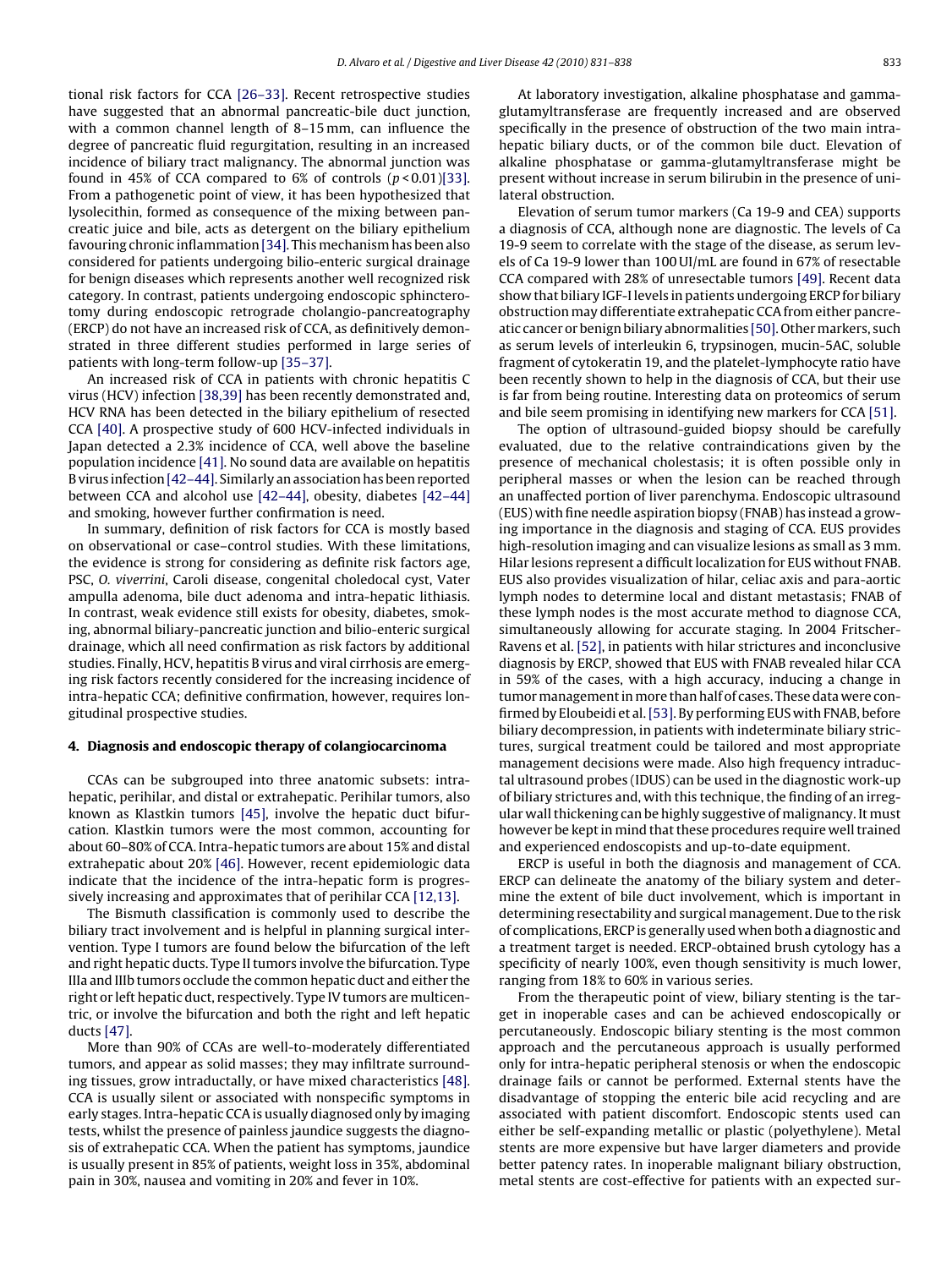<span id="page-3-0"></span>

| Gemcitabine in combination with other chemotherapeutic agents: response rate and median survival. |  |  |
|---------------------------------------------------------------------------------------------------|--|--|
|                                                                                                   |  |  |

| Combination therapy                                                                                            | Response rate (%)                                                       | Median survival (months)                        | PFS (months)                                         | Author                                                                                                |
|----------------------------------------------------------------------------------------------------------------|-------------------------------------------------------------------------|-------------------------------------------------|------------------------------------------------------|-------------------------------------------------------------------------------------------------------|
| GEM + CDDP<br>$GEM + CAPE$<br>GEM + DOC<br>GEM + CDDP<br>$GEM + 5 FU$<br><b>GEMOX</b> fixed dose<br>GEM + CAPE | 34.5<br>29<br>67.4<br>59.2<br>56<br>$62$ (good PS) $52$ (poor PS)<br>73 | 6.2<br>5.6<br>15.4 (good PS)7.6 (poor PS)<br>14 | 12.7<br>UK<br>10<br>UK<br>5.7 (good PS)3.9 (poor PS) | Kim [74]<br>Reichelman [75]<br>Kuhn [76]<br>Park [77]<br>Murad [78]<br>Andre [79]<br><b>Knox</b> [80] |

GEM: gemcitabine; CDDP: cis-diamminedichloroplatinum; CAPE: capecitabine; DOC: docetaxel; GEMOX: gemcitabine + oxaliplatin; PS: performance status; PFS: progressionfree survival

vival of at least 4 months, since they require fewer interventions and shorter hospitalizations. A recent study showed that covered metallic stents in patients with unresectable distal biliary malignancies have a substantially higher patency time than uncovered stents [\[54\].](#page-6-0)

Amongst other palliative methods, photodynamic therapy (PDT) is an emerging palliative strategy that has shown to improve quality of life, favouring biliary drainage, and prolonging survival in patients with advanced CCA. Intravenous administration of photosensitizing agents that preferentially accumulate in malignant cells is followed by delivering light at specific wavelengths, thus activating the sensitizer and causing tumor cell necrosis. Depth of tumor necrosis is between 4 and 6 mm. PDT is currently used in conjunction with biliary stenting for nonresectable CCA. A randomized controlled trial (RCT) comparing PDT plus endoscopic stenting with stenting alone in patients with unresectable CCA was terminated prematurely because PDT proved to be markedly superior to simple stenting [\[55\].](#page-6-0)

#### **5. Imaging and assessment of resectability**

The major determinants of resectability include: the extent of tumor diffusion within the biliary tree, the amount of hepatic parenchyma involved, the presence of vascular invasion, of lobar hepatic atrophy and of metastatic disease [\[56\]. R](#page-6-0)adiologic invasion of the main portal vein or vessels supplying the hepatic remnant are considered absolute contraindications to surgery. Sometimes however even CT and MRI lack sensitivity and under- or overestimate tumor diffusion, thus suggesting that the diagnostic and staging procedures should be managed by a "digestive cancer team" involving gastroenterologists, radiologists and surgeons, possibly with multidisciplinary meetings [\[57\]. P](#page-6-0)romising results in staging are presently reported for positron emission tomography (PET) and CT/PET [\[58\].](#page-6-0)

## **6. Liver resection and transplantation**

Surgical treatment is the option of choice, if feasible, for CCA. Solitary intra-hepatic CCAs are approached by limited resection, such as segmentectomy, or, when larger, by lobectomy. Five-year survival rates are approximately 30%, depending on the presence of a negative resection margin and on the absence of nodal and vascular involvement [\[59–61\]. S](#page-6-0)urvival rates after surgical treatment have improved in the last few years, mainly due to an improved surgical technique and a more careful patient selection [\[62\]. R](#page-7-0)esection is however indicated when a curative result is reasonably foreseen, given that no increase in survival is obtained with noncurative resection [\[63\].](#page-7-0)

The problem remaining is that, overall, complete marginnegative (R0) resection rates do not exceed 50% of the cases. The efficacy and usefulness of neo-adjuvant and adjuvant treatment (radiation or chemoradiation) is still open to debate and cannot be routinely indicated.

The historical experience with liver transplantation for CCA was rather discouraging. The University of Pittsburgh was the first to report a disappointing 3-year survival of 20%, with very high recurrence rates; these data were confirmed by results deriving from the Cincinnati Transplant Tumor Registry [\[64\].](#page-7-0)

In 2005, Rea et al. [\[65\]](#page-7-0) published a follow-up of two earlier studies examining the results of an innovative treatment protocol for patients with stage I and II hilar CCAs [\[66,67\], i](#page-7-0)n which liver transplantation was performed following neo-adjuvant chemoradiation. This protocol resulted in a 1-, 3-, and 5-year survival rate of 92%, 82% and 82%, respectively. The results of this study, as well as of a few additional promising reports, are however to be interpreted with caution: the data were retrospectively collected, the selection criteria were quite strict, some patients died on the waiting list and some were still on the list when the paper was published; these data have not been yet replicated.

Overall, the general feeling is that there might be room for liver transplantation in patients with CCA, that neo-adjuvant treatment is mandatory, that selection criteria must be maintained strict and that we need prospective data confirming these preliminary results. The procedure should be at this point performed only in an experimental setting.

#### **7. Chemotherapy**

In unresectable or metastatic CCA, the primary aim of treatment is not only to prolong survival but also to maintain quality of life. Systemic chemotherapy should be the treatment of choice for patients with a good performance status who cannot benefit from loco-regional treatment.

The role, if any, of chemotherapy in the adjuvant treatment of CCA has been indeed debated for a long time. Some phase II studies showed better outcomes for certain groups of patients treated with adjuvant chemotherapy compared to surgery alone, but other retrospective series failed to demonstrate the same benefit [\[68\]. I](#page-7-0)n patients with stage I or II CCA, Rea et al. [\[65\]](#page-7-0) reported a 1-, 3-, and 5-year survival of 82%, 48%, and 21% after neo-adjuvant radiotherapy, chemosensitization and resection, with a 25% recurrence rate. The results obtained with this treatment approach require further confirmation. As a consequence, the role of neo-adjuvant therapy remains investigational.

The evidence of benefit of systemic chemotherapy in CCA is limited because it is essentially based on small phase II and, recently, few phase III trials. All these studies evaluated the role of systemic chemotherapy generally in biliary tract cancer, peri-ampullary and pancreatic cancer, this being an additional limitation.

5-Fluorouracil (5FU) alone or combined with leucovorin (LV) was shown to achieve response rates of up to 10%, but median survival was in the range of 6 months and the weekly application of high-dose 5FU/LV only resulted in a modest improval [\[69\].](#page-7-0) Combination regimens with 5FU increased objective response, but also increased toxicity. In a phase II trial, 5FU plus subcutaneous interferon (IFN)- $\alpha$ 2b produced a median survival of 12 months [\[70\],](#page-7-0)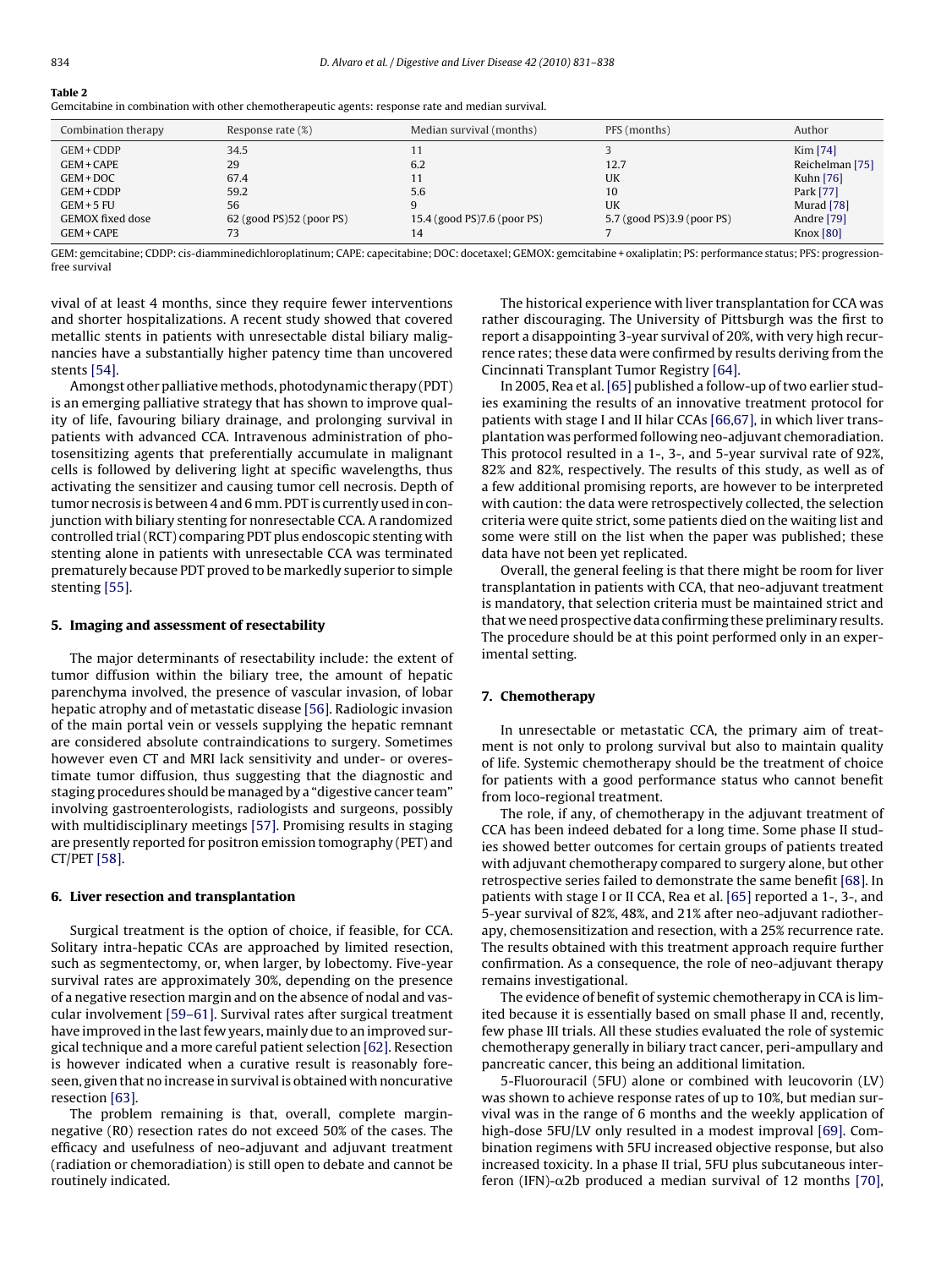whilst polychemotherapy with the ECF regimen (epirubicin, cisplatin, 5FU) produced a response rate of 40% with a median survival of 11 months [\[71\]. M](#page-7-0)oderate single-agent activity was also shown for capecitabine with a response rate of 6% and a median survival of 8.1 months observed in 18 patients [\[72\], w](#page-7-0)hilst in phase II trials the drug achieved a 30–36% RR, with a median survival ranging from 30 to 56 weeks, with only mild and manageable side effects [\[73\]. T](#page-7-0)he results from phase II trials depicting the role of combination Gemcitabine-based chemotherapy are summarized in [Table 2](#page-3-0) [\[74–80\].](#page-7-0)

The pooled analysis published in 2007, including 104 trials and involving 2810 patients pointed towards gemcitabine as the most active agent [\[81\]](#page-7-0) and demonstrated a correlation between response rate, disease control rate and overall survival. In this analysis, including all biliary tract cancers, median time to progression was 4.1 months and overall survival 8.2 months. Subgroup analysis conducted in CCA versus gallbladder carcinoma demonstrated a longer overall survival, but lower response rates in CCA patients versus gallbladder cancer patients (9.3 months versus 7.2 months and 18% versus 36%, respectively). Gemcitabine and platinumcontaining regimens produced highest response rates and longer tumor control rate in CCA compared to other type of therapies; this was confirmed in a Japanese retrospective analysis [\[82\], s](#page-7-0)uggesting gemcitabine-based chemotherapy as a clinical standard and a possible benefit with the combination of gemcitabine and platinum.

At the 2009 Conference of the American Society for Clinical Oncology (ASCO), Valle et al. presented the results of a phase III trial of GEM-CDDP combination demonstrating an increased median survival (11.7 versus 8.3 months,  $p = 0.002$ ) with a 30% reduction in death hazard ratio, a significant improvement in progression-free survival and reduction in disease progression [\[83\].](#page-7-0)

There is instead no proven benefit for second-line therapy, and in this setting, designing and implementation of phase I/II studies would be appropriate.

In conclusion, gemcitabine-based chemotherapy is routinely used in clinical practice in biliary tract cancer and the benefit of gemcitabine-platinum combination has been confirmed. Therefore, depending on performance status, liver function, and motivation of the patient, gemcitabine single agent or gemcitabine and platinum-containing regimens may be selected as optimal treatment strategy. Attention should be paid on patients' age and comorbidities [\[84,85\].](#page-7-0)

Recent studies reported a moderate activity of biological therapies. Several clinical trials are ongoing evaluating target therapies (COX-2 inhibitors, small molecules or monoclonal antibodies) alone or in combination with other agents (Celecoxib, Sorafenib, Erlotinib, Lapatinib, Herceptin and Bevacizumab). The reasons behind this novel approach to treatment with sorafenib or other kinase- or vascular endothelial growth factor inhibitors, lie in some interesting preclinical results, which however have not been translated so far in similarly exciting clinical data [\[86,87\].](#page-7-0)

### **8. Radiotherapy**

Surgery is the only curative treatment for bile duct cancer, and the number of radical resections has increased recently, but improvement in long-term survival rate is limited [\[88–92\]](#page-7-0) and usually the tumor-related cause of death after radical surgery is loco-regional persistence of disease [\[90\].](#page-7-0)

Several recent reports suggest that radiotherapy, both as primary treatment as well as after resection to eradicate microscopic residue, may improve survival; this has led to a reappraisal of the technique, with several recently developed advanced irradiation modalities, in an attempt to improve the prognosis of patients with advanced CCA.

These advanced techniques include:

- 1. Conformal irradiation, in which improved imaging techniques have rendered tumor/target definition more precise for the delivery of sophisticated high-dose external beam radiotherapy (EBRT) with the aid of 3D treatment planning, with acceptable morbidity.
- 2. Improvement of local control by adding specialized boost techniques such as conformal EBRT, brachytherapy via transhepatic catheters or an endoscopic stent.
- 3. Intra-operative irradiation with electrons (IOERT).

Several data support the above approaches. For instance, in patients with unresectable CCA, data collected in non-randomized studies show a trend towards an improved survival in patients treated by ERBT compared with those receiving palliative treatment alone [\[91,92\],](#page-7-0) particularly in patients without distant metastasis. EBRT however, at doses higher than 40–45 Gy, has rarely been delivered with acceptable morbidity, because of the presence in the field of irradiation, of multiple dose-limiting organs, including liver, stomach, duodenum, kidneys, colon, and spinal cord. Recently, though, improved imaging techniques have rendered the tumor/target definition precise enough to allow for the delivery of sophisticated high-dose EBRT with the aid of 3D treatment planning (conformal irradiation), with acceptable morbidity.

Newly developed radiation techniques [\[93\]](#page-7-0) using charged particles of helium and neon, showed significant prolongation of survival for patients with unresectable CCA in comparison with conventional radiotherapy using photons. These techniques attempt to take advantage of the excellent dose-localization properties offered by helium or neon ions, as well as of the increased biological effectiveness of neon.

Brachytherapy using iridium wire via transhepatic catheters or a retrograde endoscopic stent was long ago introduced as a therapeutic modality [\[94\]. T](#page-7-0)he temporary insertion of sealed radioactive sources can deliver localized high-dose irradiation. Thus, this modality is frequently used as a supplemental boost dose to EBRT to improve local control; several authors [\[95\]](#page-7-0) have shown that the higher the irradiation doses the higher the survival rate.

Intra-operative irradiation with electrons (IOERT) is a technique that enables the delivery of high-dose radiation to the exact area of the tumor, whilst adjacent radiosensitive structures are retracted from the field, and radiation damage of normal tissue behind the cancerous tissue can be avoided by selecting appropriate electron beam energy. In early studies, a single high dose of 25–35 Gy was given during surgery for unresectable cases. Improved survival data were however reported by Mayo Clinic investigators in patients treated by combination of IOERT (20 Gy) and EBRT (45–50 Gy) with a median survival of 18 months [\[96\].](#page-7-0)

There is also probably room for a combination of radio- and chemotherapy. A possible important role of the simultaneous administration of 5FU with EBRT was suggested by Foo et al. [\[97\].](#page-7-0) They reported a higher 5-year survival rate (22%) in the group treated by adding 5FU to EBRT (45–50.4 Gy) plus brachytherapy (20–25 Gy) compared to the group treated without 5FU (8%).

The efficacy of adjuvant radiotherapy following surgery is debatable, particularly in the treatment of patients with locally advanced CCA. Recent data however demonstrated beneficial results in combining IOERT plus EBRT with resection for patients with stage IV hilar CCA and increased the 5-year survival rate to about 40%, even though not in a randomized study [\[98\]. M](#page-7-0)any other studies have also suggested that the combination of resection and radiotherapy may be more advantageous for improving survival in the treatment of patients with locally advanced bile duct carcinoma than either procedure alone [\[99,100\]](#page-7-0) with acceptable morbidity and mortality.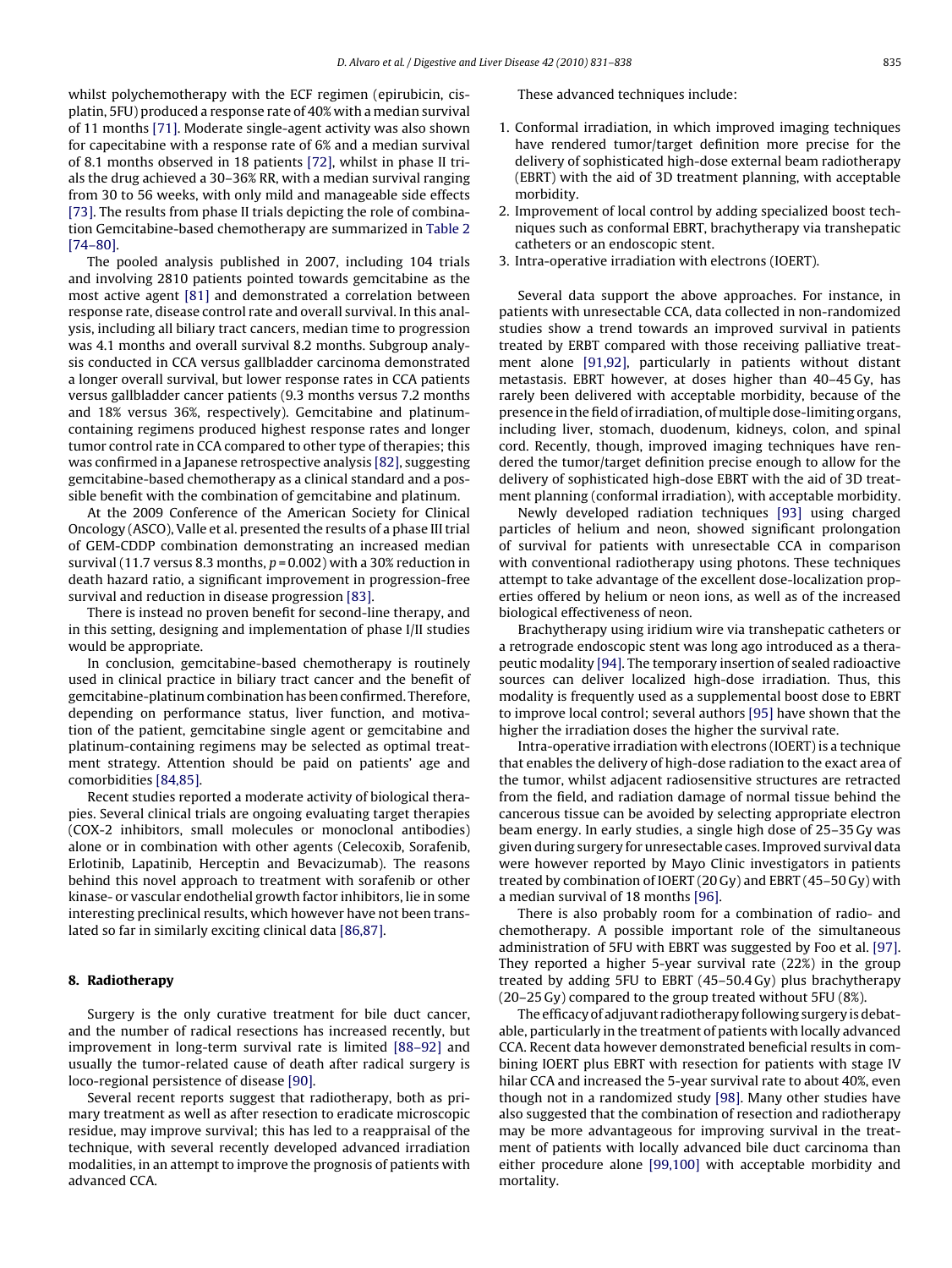<span id="page-5-0"></span>Even more limited are the data on neo-adjuvant treatment, although preoperative radiotherapy could increase the possibility of achieving radical resection margins. Only three reports regarding preoperative radiotherapy have been published. In the first preliminary experience [\[101\]](#page-7-0) patients with locally advanced CCA underwent preoperative EBRT (15–60 Gy) that induced the regression of a portal neoplastic invasion thus allowing resection. A second experience [\[102\]](#page-7-0) reported that three of nine patients who underwent chemoradiation (30–50.4 Gy + 5FU) prior to resection had a histological complete response, and the rate of margin-negative resection was 100% without intra-abdominal complications. Recently, Nelson [\[103\]](#page-7-0) suggested that a treatment strategy that includes preoperative chemo-radiotherapy might result in improved tumor resectability with similar surgical morbidity compared with patients treated postoperatively, as well as potentially improved survival outcomes.

Because of disappointing results, the indication for liver transplantation in proximal CCA has been controversial during the past several years [\[104,105\]. R](#page-7-0)eports from the Mayo Clinic and the University of Pittsburgh have demonstrated surprisingly improved 5-year survival rates after combining preoperative EBRT with concomitant 5FU plus brachytherapy for patients with locally advanced proximal CCA. The 5-year survival rate after transplantation improved significantly in patients without lymph node metastasis when compared with that of patients who underwent resection alone (65% vs 0%, respectively). The cases treated were few but all patients with primary unresectable lesions by standard surgical criteria remained alive and achieved a 100% cumulative 5-year survival rate after a combination of EBRT plus concomitant 5- FU and brachytherapy prior to staging laparotomy, and a subsequent liver transplantation [\[106,107\].](#page-7-0)

In summary, even though promising results have been obtained in specific settings, the experience in radiation therapy of CCA is not sufficient, and there has not been any report of controlled randomized trials including a reasonable sample size. Therefore, amongst other factors, the radiation method, the optimal dose, and the method to be used in combination with surgical resection, including transplantation, must be studied further to assess the effectiveness of combination modalities, as recently underlined [\[108\].](#page-7-0)

#### **9. Statements and recommendations**

- 1. The incidence of CCA is increasing and the tumor should not be considered a rare entity; this is particularly true for the intrahepatic form, probably associated with environmental, genetic and viral risk factors, whose roles are emerging.
- 2. Evidence-ascertained risk factors for CCA are: PSC, O. viverrini infection, Caroli disease, congenital choledocal cyst, Vater ampulla adenoma, bile duct adenoma and intra-hepatic lithiasis. In contrast, obesity, diabetes, smoking, abnormal biliarypancreatic junction and bilio-enteric surgical drainage need confirmation by additional studies. HCV, HBV and viral cirrhosis are emerging risk factors, recently considered the reason for the increasing incidence of intra-hepatic-CCA; definitive confirmation, however, needs longitudinal prospective studies.
- 3. Patients with primary sclerosing cholangitis should undergo careful surveillance for CCA development, even though surveillance programs have not been validated yet and a survival benefit has not been assessed. Most cases are diagnosed within the first 2 years, thus suggesting particular attention in that period (Level II-3 and III, recommendation C).
- 4. CCA is most often diagnosed in an advanced stage, when therapeutic options are limited to palliation, and the diagnosis of the tumor is often difficult. Cholangio-MRI and EUS are the main

diagnostic tools, but all the available techniques (CT, ERCP, PET, PET/CT) should be used, particularly for staging (Level IV, recommendation C).

- 5. Surgery is the standard of care for resectable CCA with a curative intent, whilst liver transplantation should be considered only in an experimental setting, probably preceded by neo-adjuvant treatments (Level II, recommendation B).
- 6. Metal stenting is the standard of care in inoperable patients who are expected to survive at least 4 months (Level I, recommendation A).
- 7. Gemcitabine or platinum analogues are recommended as a worldwide standard of care and represent the backbone for further studies in advanced and metastatic CCA. Presently there are no validated neo-adjuvant treatments or second-line chemotherapies. Particular attention must be given to performance status, co-morbidities and multidimensional geriatric evaluations (Level I, recommendation A).
- 8. Even though promising results have been obtained in CCA treatment with radiotherapy, particularly in specific settings, the present experience is not conclusive and further RCTs, including sufficiently large series of patients are needed (Level IV, recommendation C).

#### **Conflict of interest statement** None declared.

#### **List of abbreviations**

SIGE, Italian Society of Gastroenterology; AIGO, Italian Association of Hospital Gastroenterology; AIOM, Italian Association of Medical Oncology; AIRO, Italian Association of Oncological Radiotherapy; CCA, Cholangiocellular carcinoma; HBV, hepatitis B virus; HCV, hepatitis C virus; Cholangio-NMR, cholangio-nuclear magnetic resonance; EUS, endoscopic ultrasound; RCTs, randomized controlled trials; HCC, hepatocellular carcinoma; IH-CCA, intra-hepatic cholangiocellular carcinoma; EH-CCA, extra-hepatic cholangiocellular carcinoma; PSC, primary sclerosing cholangitis; Ca 19-9, carbohydrate antigen 19-9; CEA, carcinoembrionary antigen; UI, international units; US, ultrasound tomography; CT, computed tomography; NRM, nuclear magnetic resonance; ERCP, endoscopic retrograde cholangio-pancreatography; HCV RNA, hepatitis C virus ribonucleotide acid; IGF-I, insulin-like growth factor-1; FNAB, fine needle aspiration biopsy; IDUS, intraductal ultrasound; PDT, photodynamic therapy; PET, positron emission tomography; CT/PET, computed tomography/positron emission tomography scanning; RO resection, complete marginnegative resection; 5FU, 5-fluorouracil; LV, leucovorin; IFN-α2b, interferon-alpha2b; ECF regimen, Epirubicin + Cisplatin + 5FU; RR, response rate; PFS, ECOG performance status; TTP, time to progression; OS, overall survival; ASCO, American Society for Clinical Oncology; COX-2, cyclo-oxygenase inhibitor-2; EBRT, external beam radio-therapy; IOERT, intraoperative irradiation with electrons; Gy, Gray.

#### **References**

- [1] Eddy DM. Manual for assessing health practices and designing practice guidelines. Philadelphia, PA: American College of Physicians; 1996.
- [2] Shaib YH, Davila JA, McGlynn K, El-Serag HB. Rising incidence of intrahepatic cholangiocarcinoma in the United States: a true increase? J Hepatol 2004;40:472–7.
- [3] Blendis L, Halpern Z. An increasing incidence of cholangiocarcinoma: why? Gastroenterology 2004;127:1008–9.
- [4] Shaib Y, El-Serag HB. The epidemiology of cholangiocarcinoma. Semin Liver Dis 2004;24:115–25. Review.
- [5] Patel T. Increasing incidence and mortality of primary intrahepatic cholangiocarcinoma in the United States. Hepatology 2001;33:1353–7.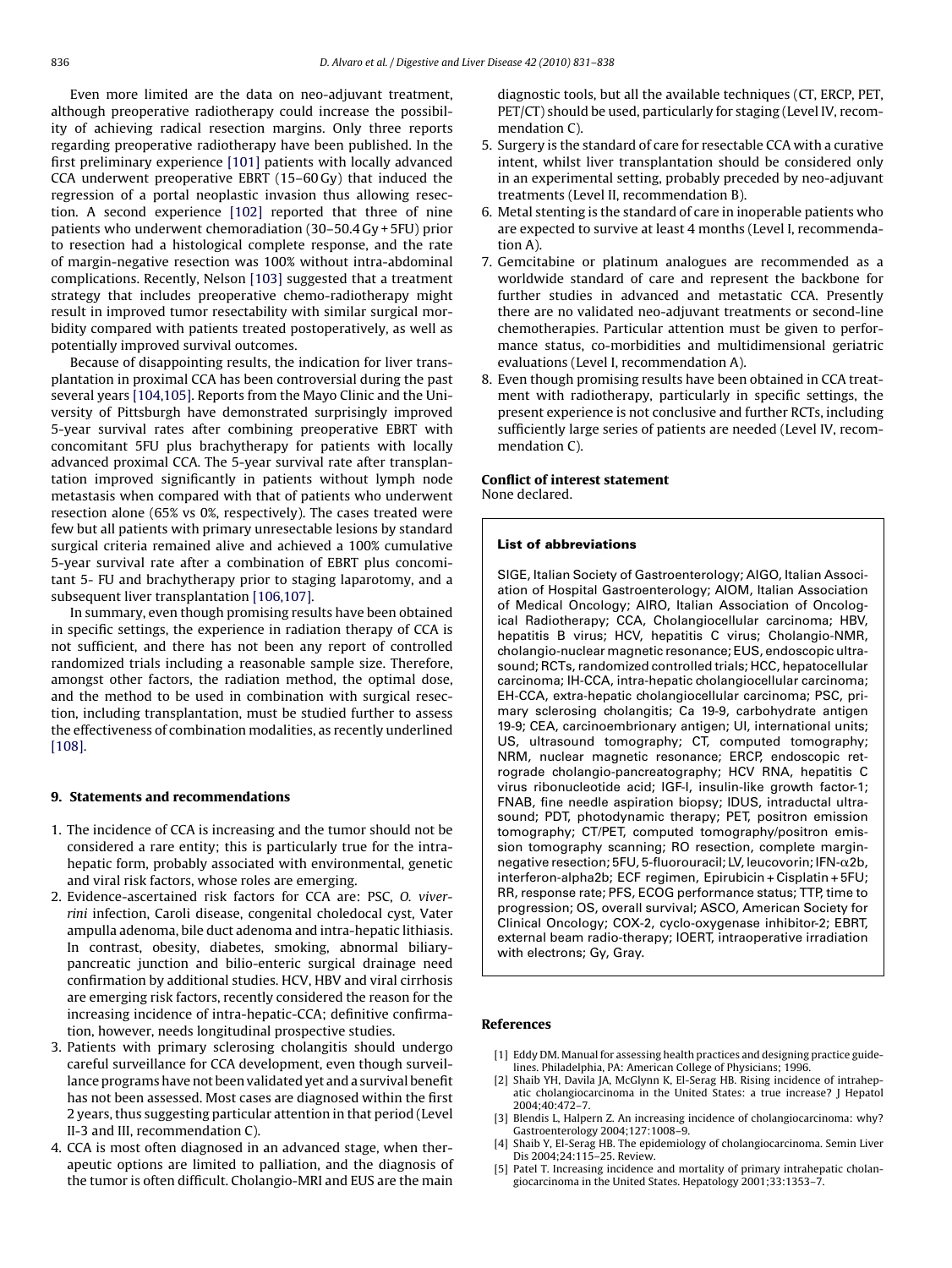- <span id="page-6-0"></span>[6] Patel T. Worldwide trends in mortality from biliary tract malignancies. BMC Cancer 2002;2:10.
- [7] West J, Wood H, Logan RF, Quinn M, Aithal GP. Trends in the incidence of primary liver and biliary tract cancers in England and Wales 1971–2001. Br J Cancer 2006;94:1751–8.
- [8] McLean L, Patel T. Racial and ethnic variations in the epidemiology of intrahepatic cholangiocarcinoma in the United States. Liver Int 2006;26:1047-53.
- [9] Sorensen HT, Friis S, Olsen JH, Thulstrup AM, Mellemkjaer L, Linet M, Trichopoulos D, Vilstrup H, Olsen J. Risk of liver and other types of cancer in patients with cirrhosis: a nationwide cohort study in Denmark. Hepatology 1998;28:921–5.
- [10] Burak K, Angulo P, Pasha TM, Egan K, Petz J, Lindor KD. Incidence and risk factors for cholangiocarcinoma in primary sclerosing cholangitis. Am J Gastroenterol 2004;99:523–6.
- [11] Jepsen P, Vilstrup H, Tarone RE, Friis S, Sørensen HT. Incidence rates of intraand extrahepatic cholangiocarcinomas in Denmark from 1978 through 2002. J Natl Cancer Inst 2007;99:895–7.
- [12] Welzel TM, McGlynn KA, Hsing AW, O'Brien TR, Pfeiffer RM. Impact of classification of hilar cholangiocarcinomas (Klatskin tumors) on the incidence of intra- and extrahepatic cholangiocarcinoma in the United States. J Natl Cancer Inst 2006;98:873–5.
- [13] Commissione AISF 2009. Il Colangiocarcinoma. Web site: [webaisf.com](http://www.webaisf.com/).
- [14] Khan SA, Thomas HC, Davidson BR, Taylor-Robinson SD. Cholangiocarcinoma. Lancet 2005;366:1303–14.
- [15] Blechacz B, Gores GJ. Cholangiocarcinoma: advances in pathogenesis, diagnosis, and treatment. Hepatology 2008;48:308–21.
- [16] Angulo P, Lindor KD. Primary sclerosing cholangitis. Hepatology 1999;30:325–32.
- [17] Boberg KM, Bergquist A, Mitchell S, Pares A, Rosina F, Broomé U, Chapman R, Fausa O, Egeland T, Rocca G, Schrumpf E. Cholangiocarcinoma in primary sclerosing cholangitis: risk factors and clinical presentation. Scand J Gastroenterol 2002;37:1205–11.
- [18] Bergquist A, Ekbom A, Olsson R, Kornfeldt D, Lööf L, Danielsson A, Hultcrantz R, Lindgren S, Prytz H, Sandberg-Gertzén H, Almer S, Granath F, Broomé U. Hepatic and extrahepatic malignancies in primary sclerosing cholangitis. J Hepatol 2002;36:321–7.
- [19] Charatcharoenwitthaya P, Enders FB, Halling KC, Lindor KD, Utility of serum tumor markers, imaging, and biliary cytology for detecting cholangiocarcinoma in primary sclerosing cholangitis. Hepatology 2008;48:1106– 17.
- [20] Shin HR, Lee CU, Park HJ, Seol SY, Chung JM, Choi HC, Ahn YO, Shigemastu T. Hepatitis B and C virus, Clonorchis sinensis for the risk of liver cancer: a case-control study in Pusan, Korea. Int J Epidemiol 1996;25:933– 40.
- [21] Andoh H, Yasui O, Kurokawa T, Sato T. Cholangiocarcinoma coincident with schistosomiasis japonica. J Gastroenterol 2004;39:64–8.
- [22] Honjo S, Srivatanakul P, Sriplung H, Kikukawa H, Hanai S, Uchida K, Todoroki T, Jedpiyawongse A, Kittiwatanachot P, Sripa B, Deerasamee S, Miwa M. Genetic and environmental determinants of risk for cholangiocarcinoma via Opisthorchis viverrini in a densely infested area in Nakhon Phanom, northeast Thailand. Int J Cancer 2005;117:854–60.
- [23] Rota AN, Weindling HK, Goodman PG. Cholangiocarcinoma associated with thorium dioxide (thorotrast): report of a case. Mich Med 1971;70:911–5.
- [24] Ito Y, Kojiro M, Nakashima T, Mori T. Pathomorphologic characteristics of 102 cases of thorotrast-related hepatocellular carcinoma, cholangiocarcinoma, and hepatic angiosarcoma. Cancer 1988;62:1153–62.
- [25] National Toxicology Program. NTP toxicology and carcinogenesis studies of a mixture of 2,3,7,8-tetrachlorodibenzo-p-dioxin (TCDD) (CAS No. 1746-01- 6), 2,3,4,7,8-pentachlorodibenzofuran (PeCDF) (CAS No. 57117-31-4), and 3,3 ,4,4 ,5-pentachlorobiphenyl (PCB 126) (CAS No. 57465-28-8) in female Harlan Sprague–Dawley rats (Gavage Studies). Natl Toxicol Program Tech Rep Ser 2006;526:1–180.
- [26] Robertson JF, Raine PA. Choledochal cyst: a 33-year review. Br J Surg 1988;75:799–801.
- [27] De Vries JS, de Vries S, Aronson DC, Bosman DK, Rauws EA, Bosma A, Heij HA, Gouma DJ, van Gulik TM. Choledochal cysts: age of presentation, symptoms, and late complications related to Todani's classification. J Pediatr Surg 2002;37:1568–73.
- [28] Pisano G, Donlon JB, Platell C, Hall JC. Cholangiocarcinoma in a type III choledochal cyst. Aust N Z J Surg 1991;61:855-7.
- [29] Voyles CR, Smadja C, Shands WC, Blumgart LH. Carcinoma in choledochal cysts. Age-related incidence. Arch Surg 1983;118:986–8.
- [30] Su CH, Shyr YM, Lui WY, P'Eng FK. Hepatolithiasis associated with cholangiocarcinoma. Br J Surg 1997;84:969–73.
- [31] Ishiguro S, Inoue M, Kurahashi N, Iwasaki M, Sasazuki S, Tsugane S. Risk factors of biliary tract cancer in a large-scale population-based cohort study in Japan (JPHC study); with special focus on cholelithiasis, body mass index, and their effect modification. Cancer Causes Control 2008;19:33–41.
- [32] Hsing AW, Gao YT, Han TQ, Rashid A, Sakoda LC, Wang BS, Shen MC, Zhang BH, Niwa S, Chen J, Fraumeni Jr JF. Gallstones and the risk of biliary tract cancer: a population-based study in China. Br J Cancer 2007;97:1577–82.
- [33] Roukounakis NE, Kuhn JA, McCarty TM. Association of an abnormal pancreaticobiliary junction with biliary tract cancers. Proc (Bayl Univ Med Cent) 2000;13:11–3.
- [34] Gwak GY, Yoon JH, Lee SH, Lee SM, Lee HS, Gores GJ. Lysophosphatidylcholine suppresses apoptotic cell death by inducing cyclooxygenase-2 expression via

a Raf-1 dependent mechanism in human cholangiocytes. J Cancer Res Clin Oncol 2006;132:771–9.

- [35] Costamagna G, Tringali A, Shah SK, Mutignani M, Zuccalà G, Perri V. Long-term follow-up of patients after endoscopic sphincterotomy for choledocholithiasis, and risk factors for recurrence. Endoscopy 2002;34:273–9.
- [36] Strömberg C, Luo J, Enochsson L, Arnelo U, Nilsson M. Endoscopic sphincterotomy and risk of malignancy in the bile ducts, liver, and pancreas. Clin Gastroenterol Hepatol 2008;6:1049–53.
- [37] Mortensen FV, Jepsen P, Tarone RE, Funch-Jensen P, Jensen LS, Sørensen HT. Endoscopic sphincterotomy and long-term risk of cholangiocarcinoma: a population-based follow-up study. J Natl Cancer Inst 2008;100: 745–50.
- [38] Donato F, Gelatti U, Tagger A, Favret M, Ribero ML, Callea F, Martelli C, Savio A, Trevisi P, Nardi G. Intrahepatic cholangiocarcinoma and hepatitis C and B virus infection, alcohol intake, and hepatolithiasis: a case–control study in Italy. Cancer Causes Control 2001;12:959–64.
- [39] Yamamoto S, Kubo S, Hai S, Uenishi T, Yamamoto T, Shuto T, Takemura S, Tanaka H, Yamazaki O, Hirohashi K, Tanaka T. Hepatitis C virus infection as a likely etiology of intrahepatic cholangiocarcinoma. Cancer Sci 2004;95:592–5.
- [40] Lu H, Ye MQ, Thung SN, Dash S, Gerber MA. Detection of hepatitis C virus RNA sequences in cholangiocarcinomas in Chinese and American patients. Chin Med J (Engl) 2000;113:1138–41.
- [41] Kobayashi M, Ikeda K, Saitoh S, Suzuki F, Tsubota A, Suzuki Y, Arase Y, Murashima N, Chayama K, Kumada H. Incidence of primary cholangiocellular carcinoma of the liver in Japanese patients with hepatitis C virus-related cirrhosis. Cancer 2000;88:2471–7.
- [42] Perumal V, Wang J, Thuluvath P, Choti M, Torbenson M. Hepatitis C and hepatitis B nucleic acids are present in intrahepatic cholangiocarcinomas from the United States. Hum Pathol 2006;37:1211–6.
- [43] Welzel TM, Graubard BI, El-Serag HB, Shaib YH, Hsing AW, Davila JA, McGlynn KA. Risk factors for intrahepatic and extrahepatic cholangiocarcinoma in the United States: a population-based case-control study. Clin Gastroenterol Hepatol 2007;5:1221–8.
- [44] Ahrens W, Timmer A, Vyberg M, Fletcher T, Guénel P, Merler E, Merletti F, Morales M, Olsson H, Olsen J, Hardell L, Kaerlev L, Raverdy N, Lynge E. Risk factors for extrahepatic biliary tract carcinoma in men: medical conditions and lifestyle: results from a European multicentre case-control study. Eur J Gastroenterol Hepatol 2007;19:623–30.
- [45] Klatskin G. Adenocarcinoma of the hepatic duct at its bifurcation within the porta hepatis. An unusual tumor with distinctive clinical and pathological features. Am J Med 1965;38:241–56.
- [46] Aljiffry M, Abdulelah A, Walsh M, Peltekian M, Alwayn I, Molinari M. Evidencebased approach to cholangiocarcinoma: a systematic review of the current literature. J Am Coll Surg 2009;208:134–47.
- [47] Bismuth H, Corlette MB. Intrahepatic cholangioenteric anastomosis in carcinoma of the hilus of the liver. Surg Gynecol Obstet 1975;140:170–6.
- [48] Carriaga MT, Henson DE. Liver, gallbladder, extrahepatic bile ducts, and pancreas. Cancer 1995;75:171–90.
- [49] Chen CY, Shiesh SC, Tsao HC, Lin XZ. The assessment of biliary CA 125, CA 19-9 and CEA in diagnosing cholangiocarcinoma—the influence of sampling time and hepatolithiasis. Hepatogastroenterology 2002;49:616–20.
- [50] Alvaro D, Macarri G, Mancino MG, Marzioni M, Bragazzi M, Onori P, Corradini SG, Invernizzi P, Franchitto A, Attili AF, Gaudio E, Benedetti A. Serum and biliary insulin-like growth factor I and vascular endothelial growth factor in determining the cause of obstructive cholestasis. Ann Intern Med  $2007:147:451-9$
- [51] Alvaro D. Serum and bile biomarkers for cholangiocarcinoma. Curr Opin Gastroenterol 2009;25:279–84.
- [52] Fritscher-Ravens A, Broering DC, Knoefel WT, Rogiers X, Swain P, Thonke F, Bobrowski C, Topalidis T, Soehendra N. EUS-guided fine-needle aspiration of suspected hilar cholangiocarcinoma in potentially operable patients with negative brush cytology. Am J Gastroenterol 2004;99:45–51.
- [53] Eloubeidi MA, Chen VK, Jhala NC, Eltoum IE, Jhala D, Chhieng DC, Syed SA, Vickers SM, Mel Wilcox C. Endoscopic ultrasound-guided fine needle aspiration biopsy of suspected cholangiocarcinoma. Clin Gastroenterol Hepatol 2004;2:209–13.
- [54] Levy MJ, Baron TH, Gostout CJ, et al. Palliation of malignant extrahepatic biliary obstruction with plastic versus expandable metal stents: an evidencebased approach. Clin Gastroenterol Hepatol 2004;2:273–85.
- [55] Ortner ME, Caca K, Berr F, et al. Successful photodynamic therapy for nonresectable cholangiocarcinoma: a randomized prospective study. Gastroenterology 2003;125:1355–63.
- [56] Anderson CD, Pinson CW, Berlin J, Chari RS. Diagnosis and treatment of cholangiocarcinoma. Oncologist 2004;9:43–57.
- Winawer SJ. The role of the gastroenterologist in the management of patients with digestive cancers. World Gastroenterology News 2004;9:36–7.
- [58] He YX, Guo QY. Clinical applications and advances of positron emission tomography with fluorine-18-fluorodeoxyglucose (18F-FDG) in the diagnosis of liver neoplasms. Postgrad Med J 2008;84(991):246–51.
- [59] Lieser MJ, Barry MK, Rowland C, Ilstrup DM, Nagorney DM. Surgical management of intrahepatic cholangiocarcinoma: a 31-year experience. J Hepatobiliary Pancreat Surg 1998;5:41–7.
- [60] Madariaga JR, Iwatsuki S, Todo S, Lee RG, Irish W, Starzl TE. Liver resection for hilar and peripheral cholangiocarcinomas: a study of 62 cases. Ann Surg 1998;227:70–9.